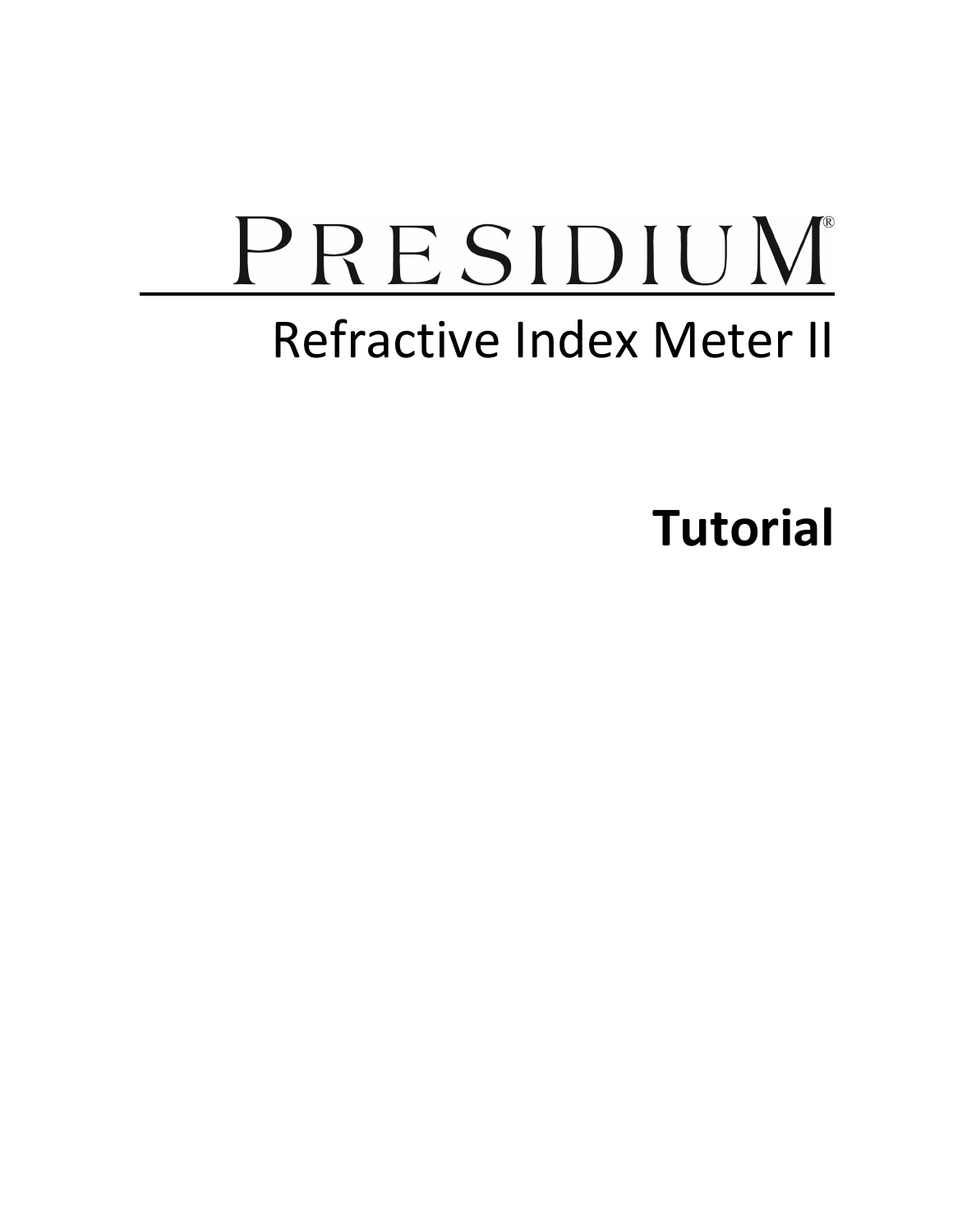## Contents

|                             | Page |
|-----------------------------|------|
| 1. Installing PRIM Software | ર    |
| 2. Using PRIM Software      |      |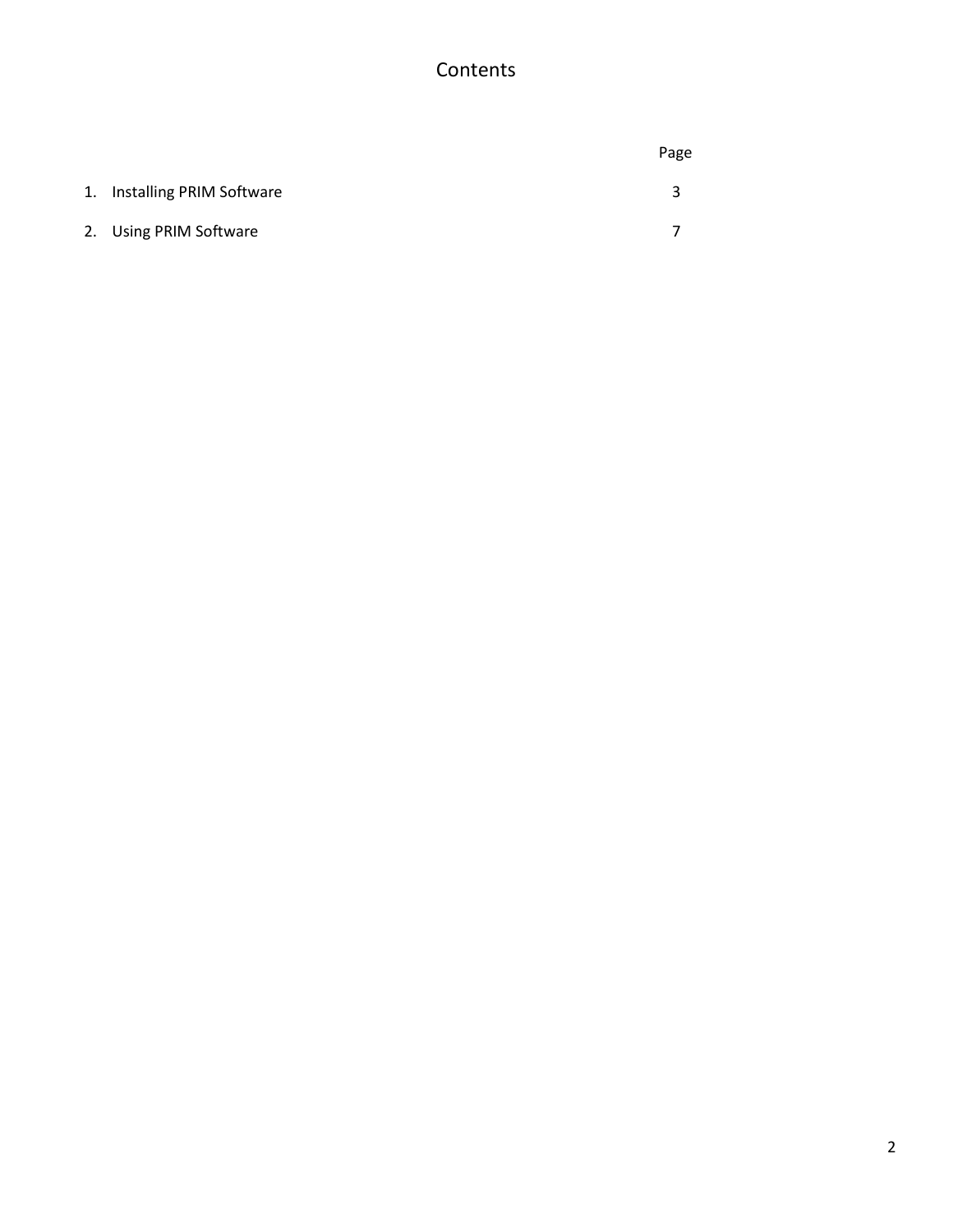#### Stage 1: Installing PRIM Software

1. Insert the Presidium PRIM Software CD into your CD ROM drive. Installation will start automatically.

| Presidium Refractive Index Meter V1.3.052011                                                                                                                                                                                                                                                          |
|-------------------------------------------------------------------------------------------------------------------------------------------------------------------------------------------------------------------------------------------------------------------------------------------------------|
| Welcome to the Presidium Refractive Index Meter<br>V1.3.052011 Setup Wizard                                                                                                                                                                                                                           |
| The installer will guide you through the steps required to install Presidium Refractive Index Meter<br>V1.3.052011 on your computer.                                                                                                                                                                  |
| WARNING: This computer program is protected by copyright law and international treaties.<br>Unauthorized duplication or distribution of this program, or any portion of it, may result in severe civil<br>or criminal penalties, and will be prosecuted to the maximum extent possible under the law. |
| Click "Next<br>Next<br>Cancel                                                                                                                                                                                                                                                                         |

#### Figure 1.1

- 2. Figure 1.1 shows the setup wizard dialog box appears when CD auto runs.
- 3. Click "Next as shown on the dialog box. It will go to the next dialog box
- 4. Figure 1.2 shows the dialog box for License Agreement. Please read the agreement and to move to the next dialogue box, click "I Agree" to proceed to next step.

| 53<br>Presidium Refractive Index Meter V1.3.052011                                                                                                                                                                                                                                                                                                                                                                   |  |
|----------------------------------------------------------------------------------------------------------------------------------------------------------------------------------------------------------------------------------------------------------------------------------------------------------------------------------------------------------------------------------------------------------------------|--|
| License Agreement                                                                                                                                                                                                                                                                                                                                                                                                    |  |
| Please take a moment to read the license agreement now. If you accept the terms below, click "I<br>Agree", then "Next". Otherwise click "Cancel".                                                                                                                                                                                                                                                                    |  |
| <b>IMPORTANT:</b><br>YOU MUST ACCEPT THE TERMS AND CONDITIONS OF THIS LICENSE<br>AGREEMENT TO RECEIVE A LICENSE FOR THE ACCOMPANYING SOFTWARE.<br>TO ACCEPT THE TERMS OF THIS LICENSE, CLICK "I ACCEPT," OR OPEN<br>THIS PACKAGE AND PROCEED WITH THE DOWNLOAD OR INSTALL. IF YOU<br>DO NOT ACCEPT THESE LICENSE TERMS, CLICK "I DO NOT ACCEPT," OR DO<br>NOT OPEN THIS PACKAGE, DOWNLOAD, OR INSTALL THIS SOFTWARE. |  |
| PRESIDIUM REFRACTIVE INDEX METER SOFTWARE LICENSE<br>Click "I Agree"<br>O I Do Not Agree<br>Agree                                                                                                                                                                                                                                                                                                                    |  |
| < Back<br>Cancel<br>Next >                                                                                                                                                                                                                                                                                                                                                                                           |  |

Figure 1.2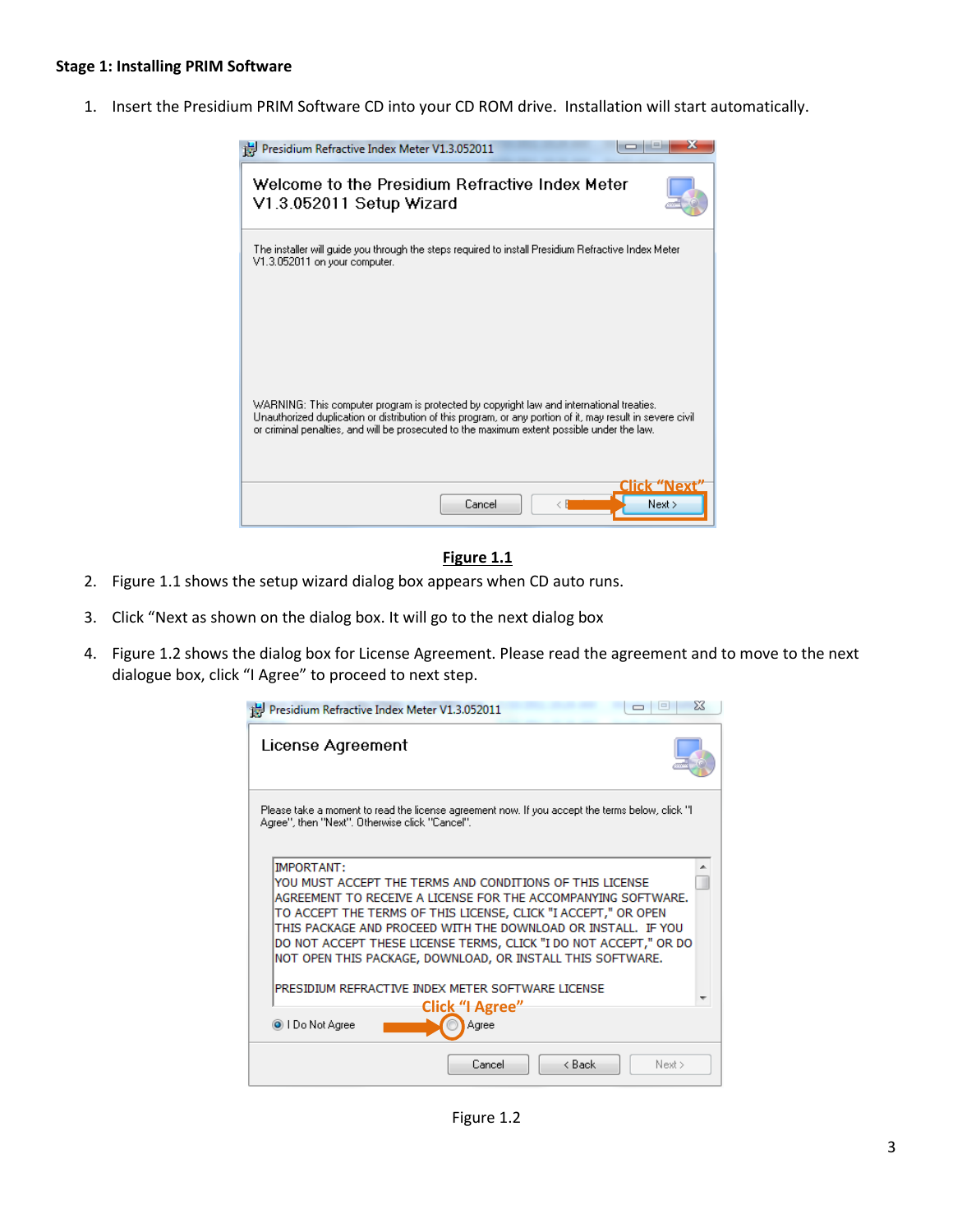5. Click "Next" once complete step 4. See Figure 1.3 below.

| Presidium Refractive Index Meter V1.3.052011                                                                                                                                                                                                                                                                                                                                                                         |           | ж                               |
|----------------------------------------------------------------------------------------------------------------------------------------------------------------------------------------------------------------------------------------------------------------------------------------------------------------------------------------------------------------------------------------------------------------------|-----------|---------------------------------|
| License Agreement                                                                                                                                                                                                                                                                                                                                                                                                    |           |                                 |
| Please take a moment to read the license agreement now. If you accept the terms below, click "I<br>Agree", then "Next". Otherwise click "Cancel".                                                                                                                                                                                                                                                                    |           |                                 |
| <b>IMPORTANT:</b><br>YOU MUST ACCEPT THE TERMS AND CONDITIONS OF THIS LICENSE<br>AGREEMENT TO RECEIVE A LICENSE FOR THE ACCOMPANYING SOFTWARE.<br>TO ACCEPT THE TERMS OF THIS LICENSE, CLICK "I ACCEPT," OR OPEN<br>THIS PACKAGE AND PROCEED WITH THE DOWNLOAD OR INSTALL. IF YOU<br>DO NOT ACCEPT THESE LICENSE TERMS, CLICK "I DO NOT ACCEPT," OR DO<br>NOT OPEN THIS PACKAGE, DOWNLOAD, OR INSTALL THIS SOFTWARE. |           |                                 |
| PRESIDIUM REFRACTIVE INDEX METER SOFTWARE LICENSE                                                                                                                                                                                                                                                                                                                                                                    |           |                                 |
| ◯ I Do Not Agree                                                                                                                                                                                                                                                                                                                                                                                                     | O I Agree |                                 |
|                                                                                                                                                                                                                                                                                                                                                                                                                      | Cancel    | Click "Next<br>$\leq$ B<br>Next |

Figure 1.3

6. Next dialogue box below shows the folder location of the software installed. To select different folder, see Figure 1.4. Once completed this section, click "Next".

| Presidium Refractive Index Meter V1.3.052011<br>覆                                                            |
|--------------------------------------------------------------------------------------------------------------|
| Select Installation Folder                                                                                   |
| The installer will install Presidium Refractive Index Meter V1.3.052011 to the following folder.             |
| To install in this folder, click "Next". To install to a different folder, enter it below or click "Browse". |
| Folder:<br>C:\Program Files (x86)\Presidium Instruments\Presidium Refractive Ind<br>Browse<br>Disk Cost      |
| Install Presidium Refractive Index Meter V1.3.052011 for yourself, or for anyone who uses this<br>computer:  |
| ◎ Everyone                                                                                                   |
| Just me                                                                                                      |
| <u> Click "Next</u><br>$\langle B $<br>Next ><br>Cancel                                                      |

Figure 1.4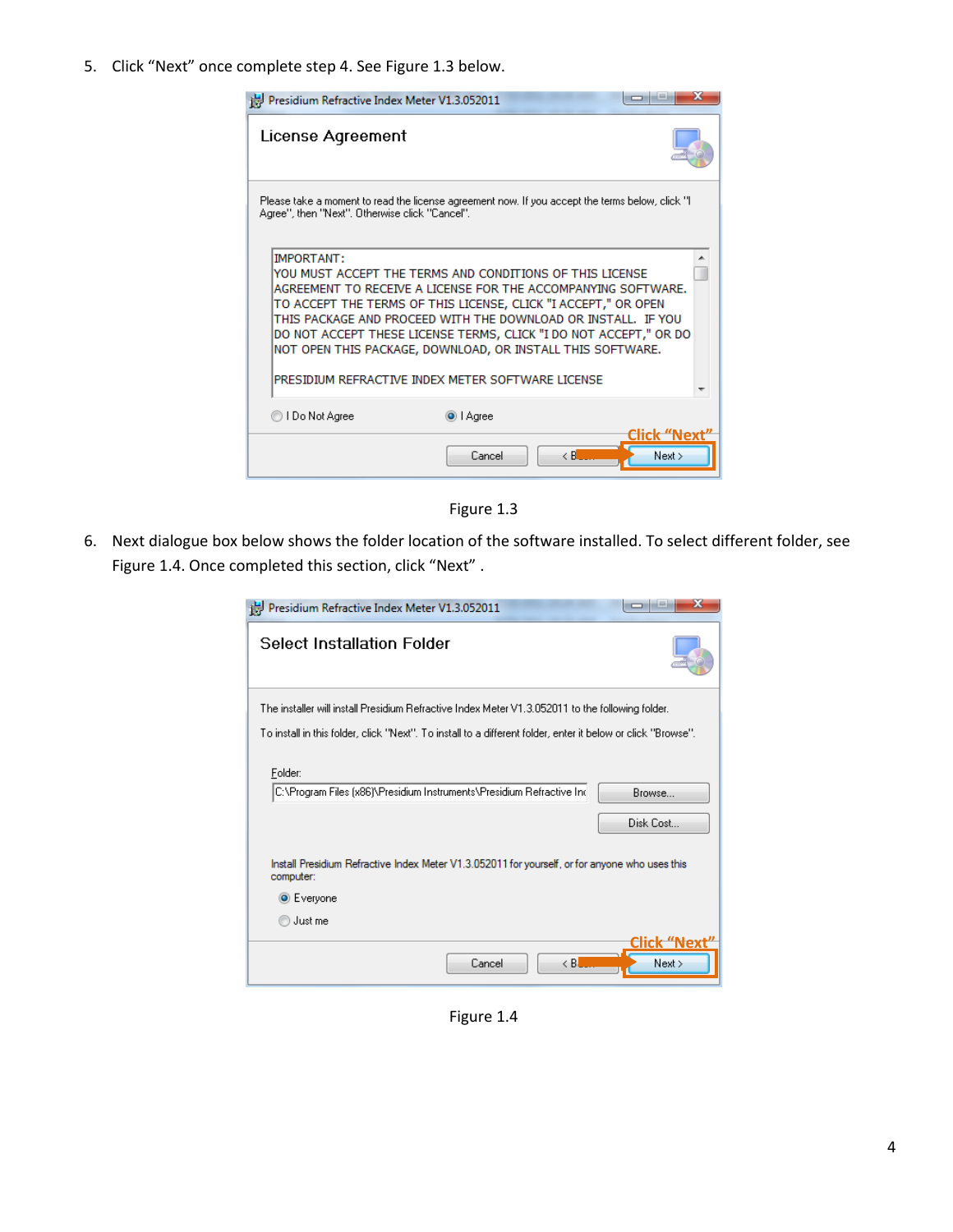7. Figure 1.5 shows Dialogue box of software is ready to install. Click "Next" to proceed



Figure 1.5

8. Figure 1.6 shows installing software. Click "Next" **ONLY** when the installation is 100% completed.



Figure 1.6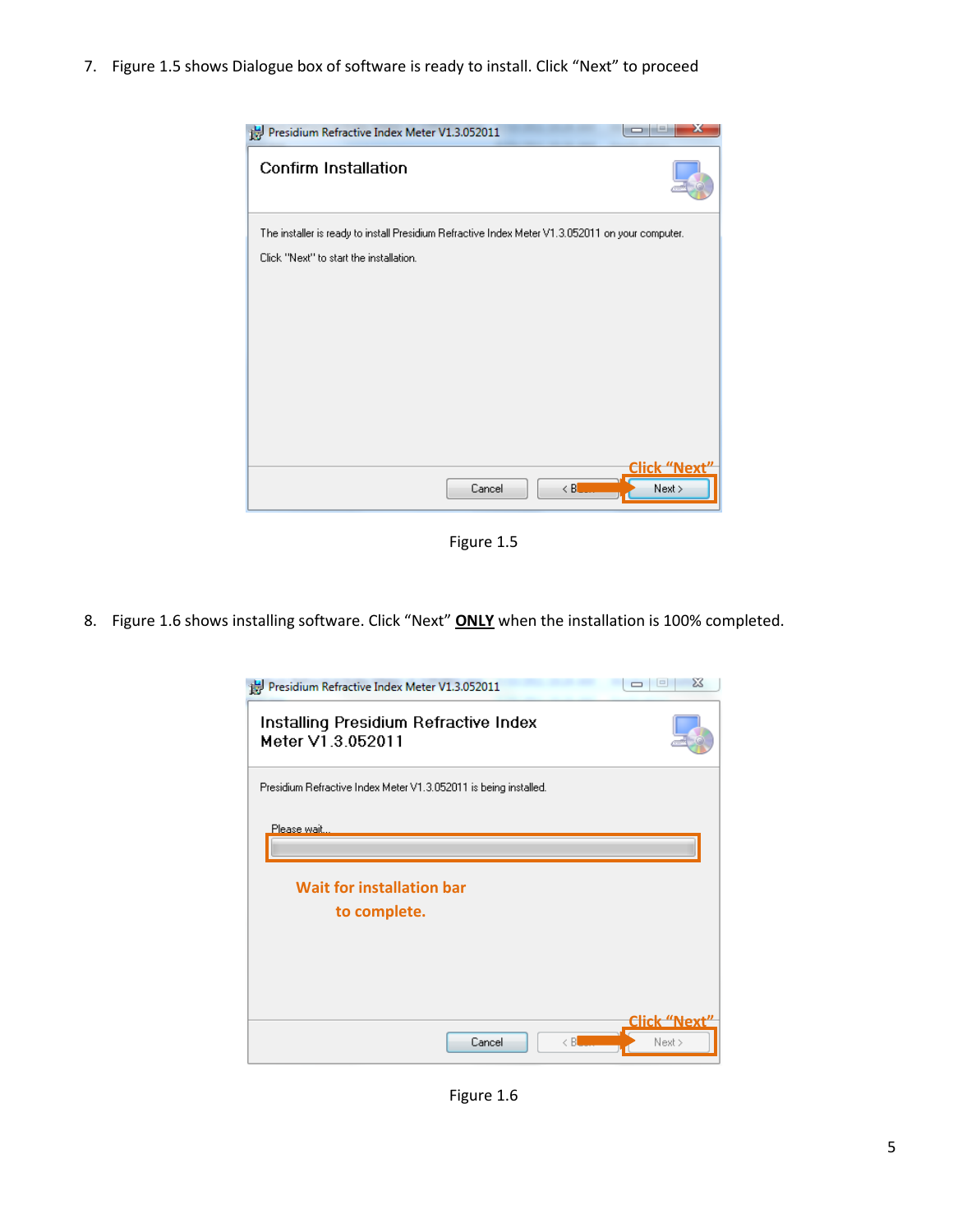9. Once installation is successfully installed, click "Close" to exit. Figure 1.6 shows the Dialogue box

| Presidium Refractive Index Meter V1.3.052011                                                            |  |
|---------------------------------------------------------------------------------------------------------|--|
| <b>Installation Complete</b>                                                                            |  |
| Presidium Refractive Index Meter V1.3.052011 has been successfully installed.<br>Click "Close" to exit. |  |
|                                                                                                         |  |
|                                                                                                         |  |
|                                                                                                         |  |
| Please use Windows Update to check for any critical updates to the .NET Framework.                      |  |
| <u> Click "Clo</u> se'<br>$\langle B$<br>Close<br>Cancel                                                |  |

Figure 1.6

10. The PC Interface start up icon in Figure 1.7 will shown on the desktop upon successful software installation. Double click the start up icon to view the interface page.



Figure 1.7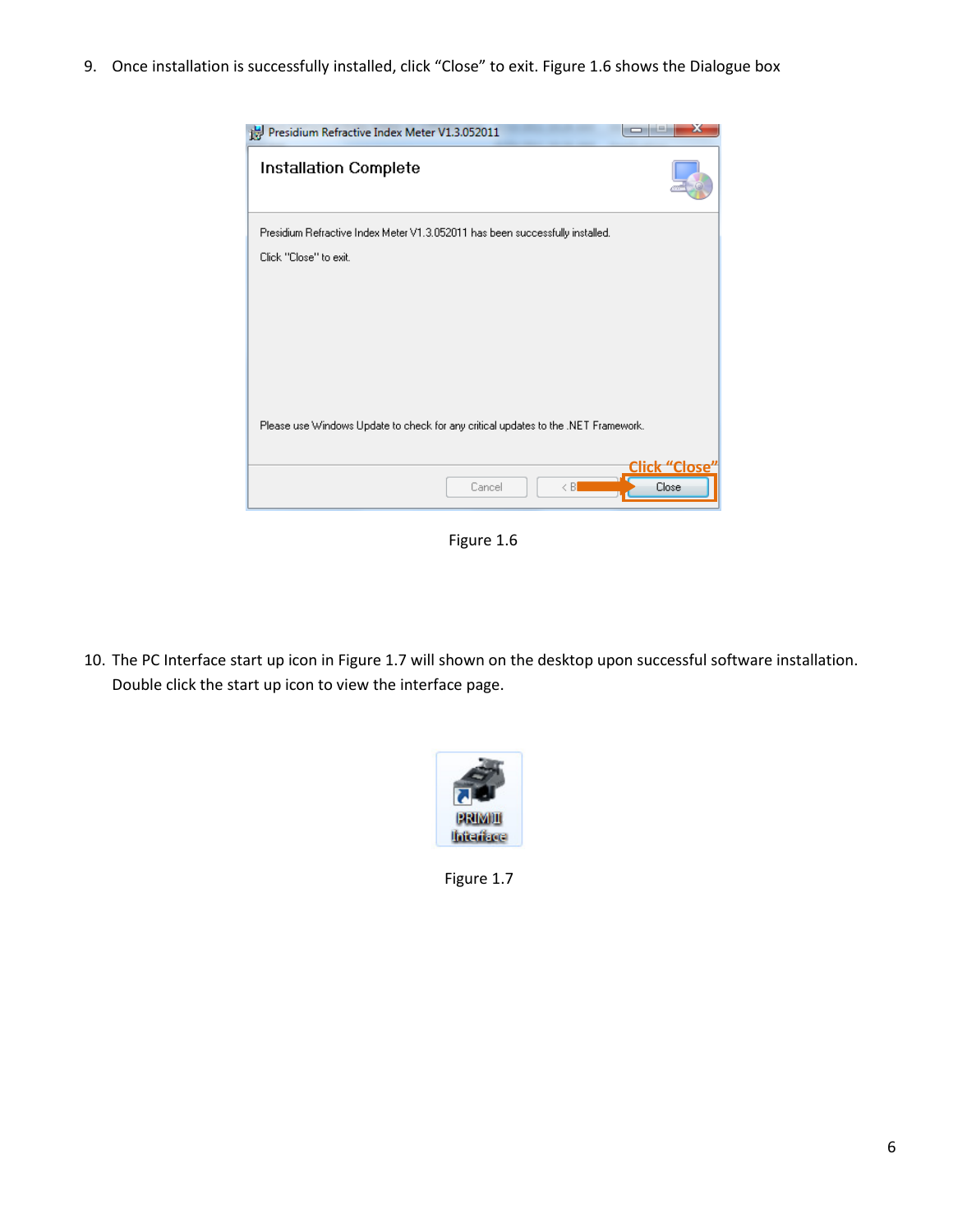### Stage 2: Using PRIM Software

1. Click "Connect" once you have connected the USB cable to the PRIM Unit and PC.

| Presidium Refractive Index Meter v1.3.052011 |                                              | 口向冈                                                  |
|----------------------------------------------|----------------------------------------------|------------------------------------------------------|
| -USB INTERFACE<br>Status: PRIM-V2 Attached   | -LIST OF POSIBLE STONES<br><b>GEM STONES</b> | Go To: R.I. Reading<br>$\checkmark$                  |
| Enter<br><b>Connect</b>                      |                                              | PRESIDIUM                                            |
| <b>Click "Connect"</b>                       |                                              |                                                      |
| <b>SEARCH PARAMETER</b>                      |                                              |                                                      |
| Color                                        |                                              |                                                      |
| <b>Hardness</b>                              |                                              |                                                      |
| R.L                                          |                                              |                                                      |
| $\Box$ S.G.                                  |                                              |                                                      |
| Search<br><b>Clear all</b>                   | <b>DESCRIPTION</b>                           |                                                      |
| STONE PROPERTY DISPLAY                       |                                              |                                                      |
| Name:<br>ü                                   |                                              |                                                      |
| Family:                                      |                                              |                                                      |
| <b>Birefringence:</b>                        |                                              |                                                      |
| Hardness:                                    |                                              |                                                      |
| $RL$ :                                       |                                              |                                                      |
| S.G.                                         |                                              | <b>PRACKATIN</b>                                     |
| #1,070                                       |                                              | Copyright @ 2011-2012 Presidium Instruments Pte Ltd. |

Figure 1.8

2. Place the gemstone to be tested on the PRIM unit as shown on Figure 1.9 below.



Figure 1.9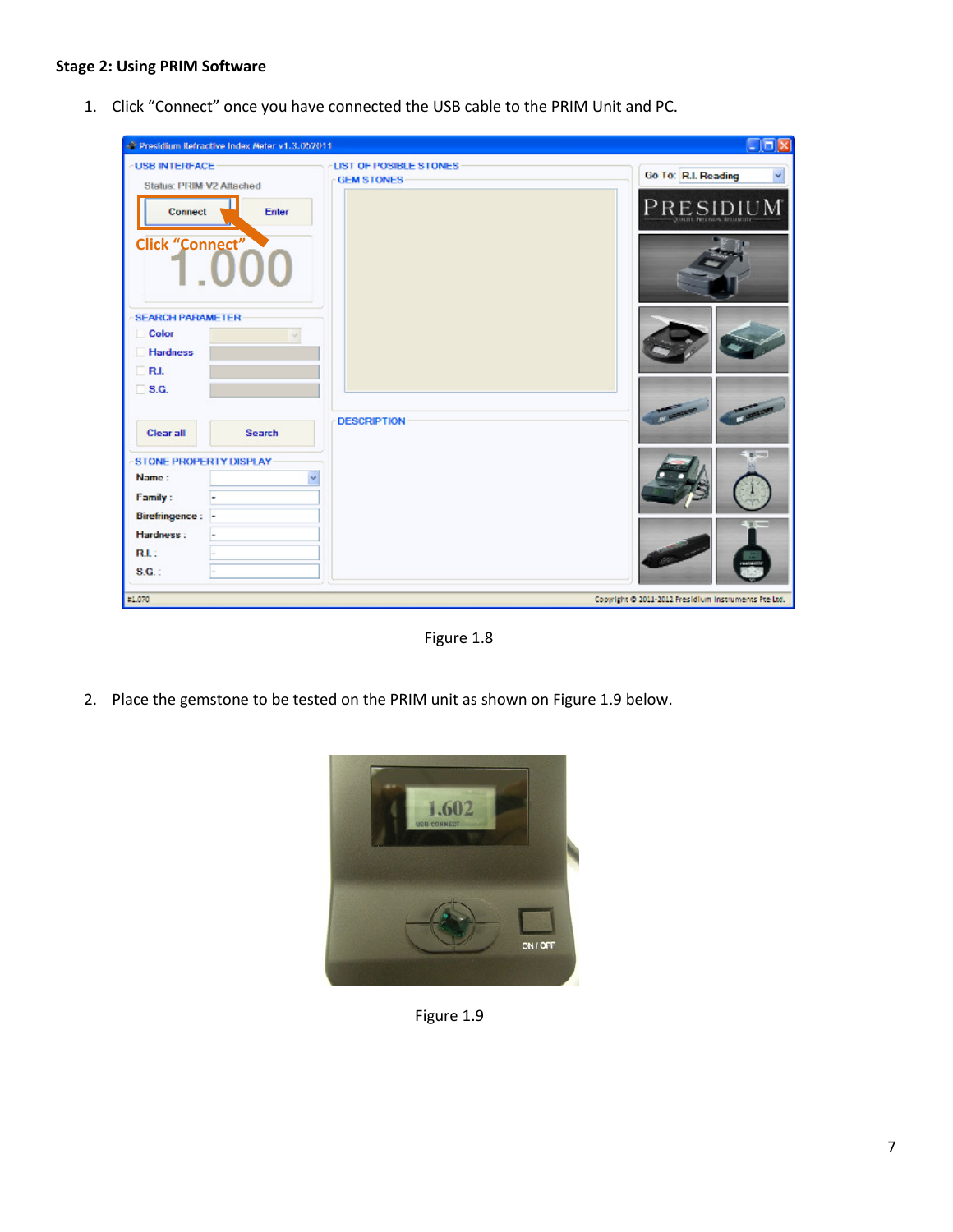3. Cover it with the cylinder container as shown in Figure 2.0.





#### From Figure 2.1

- 4. Press "Enter" to show the actual reading on the interface. The RI value shown eg, "1.602"
- 5. In the LIST OF POSSIBLE STONES, there will be gemstones shown according to the ranges of refractive index. The DESCRIPTION and the STONE PROPERTY will provide more information about the particular gemstone selected or highlighted as follows.

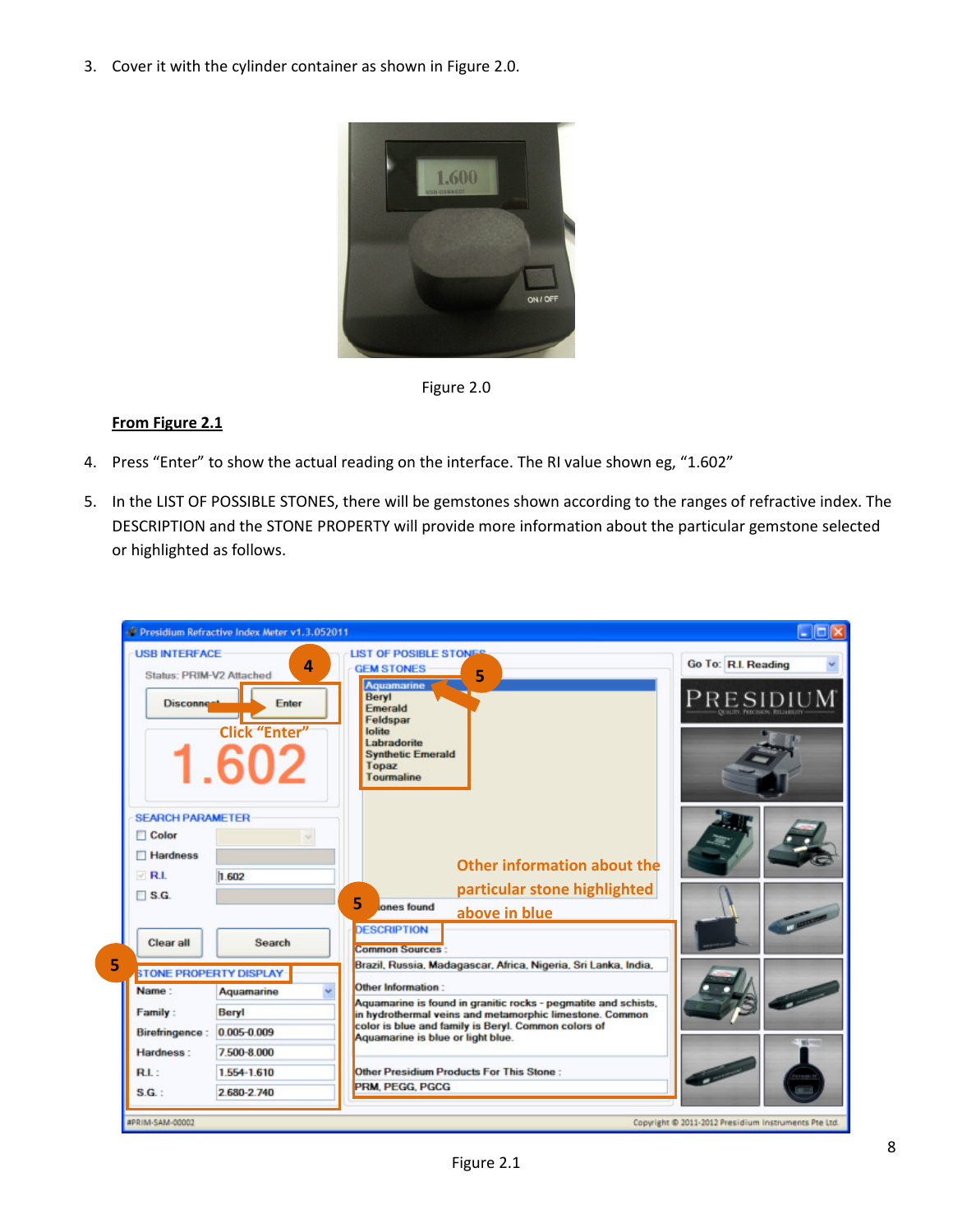6. The SEARCH PARAMETER allows further zoom into the specific stone, See Figure 2.2



Figure 2.2